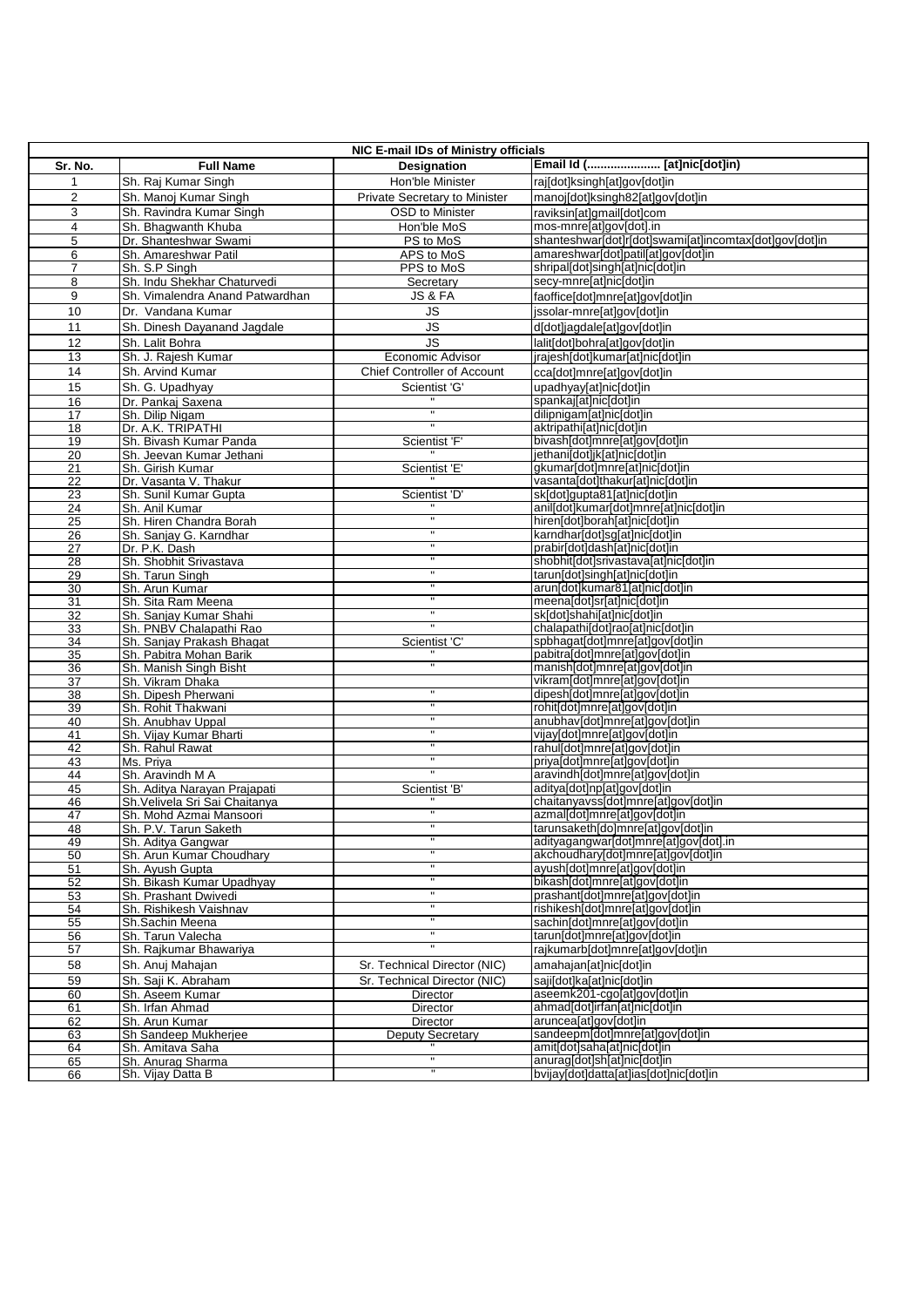| 67              | Sh. K S Subramanian         | Sr. PPS                          | subulatmicldotiin                         |
|-----------------|-----------------------------|----------------------------------|-------------------------------------------|
| 68              | Sh. Kanwar Paul Dogra       |                                  | k[dot]paul[at]nic[dot]in                  |
| 69              | Ms. Poonam Rani             |                                  | poonam[dot]rani[at]nic[dot]in             |
| 70              | Ms. Meenakshi Sawhney       | <b>PPS</b>                       | m[dot]sawhney[dot]mnre[at]gov[dot]in      |
| $\overline{71}$ | Sh. Mathew Joseph           |                                  | joseph[dot]methew09[at]gov[dot]in         |
| $\overline{72}$ | Ms. Satinder Kaur Ahluwalia | π                                | satinder37[dot]mnre[at]gov[dot]in         |
| 73              | Sh. L.K. Suryawanshi        | $\pmb{\mathsf{H}}$               | lalender[dot]kumar[at]nic[dot] in         |
| 74              | Sh. Sunil Kumar             | $\mathbf{H}$                     | sunil[dot]kmr33[at]gov[dot]in             |
| $\overline{75}$ | Sh. Raju Goswami            | п                                | raju[dot]goswami12[at]nic[dot]in          |
|                 |                             | $\mathbf H$                      |                                           |
| 76              | Sh. Suneel Kumar            | $\mathbf{H}$                     | suneel[dot]74[at]gov[dot]in               |
| 77              | Ms. Tarawati                |                                  | tarawati05[dot]mnre[at]gov[dot]in         |
| 78              | Sh. R.K. Gaba               |                                  | gaba[dot]rk[at]nic[dot]in                 |
| 79              | Sh. Mahesh Kumar            |                                  | mahesh[dot]kumar[at]nic[dot]in            |
| 80              | Ms. Chandra Kanta           |                                  | chander[dot]kanta72[at]gov[dot]in         |
| 81              | Sh. Nandan Singh Dugtal     | Deputy Director                  | nsidotidugtaliatinicidotiin               |
| 82              | Sh. Veepin Kumar            |                                  | veepin[dot]kumar[at]gov[dot]in            |
| 83              | Sh. Kishore Kumar           |                                  | kishore[dot]cea[at]gov[dot]in             |
| 84              | Sh. Shiva Suman             | $\mathbf{u}$                     | shivvasuman[at]nic[dot]in                 |
| 85              | Sh. Mala Ram Sonwal         | $\mathbf{u}$                     | mr[dot]sonwal[at]gov[dot]in               |
| 86              | Sh. Sandeep Kr. Khurana     | <b>Under Secretary</b>           | sk[dot]khurana67[at]nic[dot]in            |
| 87              | Sh. Arvind Pokhriyal        |                                  | arvind_p[at]nic[dot]in                    |
| 88              | Sh. K.G. Suresh Kumar       |                                  | kg[dot]sureshkumar[at]nic[dot]in          |
| 89              | Sh. Devendra Singh          | $\mathbf{H}$                     | dev[dot]mishra[at]nic[dot]in              |
| $\overline{90}$ | Sh. D.K. Pandey             | $\mathbf{H}$                     | dhirendrak[dot]pande[at]nic[dot]in        |
| 91              | Ms. Sunita Dhewal           | $\mathbf{H}$                     | sunitadhewal[dot]mnre[at]gov[dot]in       |
| 92              | Sh. Ashok Kumar Singh       | $\pmb{\mathsf{H}}$               | ashok[dot]mnre[at]gov[dot]in              |
| 93              | Ms. Sunita Sajwan           | $\mathbf{H}$                     | sunita[dot]sajwan[at]nic[dot]in           |
| 94              | Sh. N. P. Shukla            | $\pmb{\mathsf{H}}$               | np[dot]shukla[at]nic[dot]in               |
|                 |                             | $\mathbf{H}$                     |                                           |
| 95              | Sh. Yogender Singh          | $\mathbf{H}$                     | yoginder[dot]s[at]nic[dot]in              |
| 96              | Sh. Kailash Chand           |                                  | kc[dot]gaur[at]nic[dot]in                 |
| 97              | Sh. Divyanshu Jha           |                                  | d[dot]jha1989[at]nic[dot]in               |
| 98              | Sh. A.K. Manish             |                                  | ak[dot]manish[at]nic[dot]in               |
| 99              | Sh. Paramanand              | <b>Assistant Director</b>        | paramanand[dot]66[at]nic[dot]in           |
| 100             | Ms. Himani Mehta            | <b>Assistant Director</b>        | himani[dot]mehta[at]gov[dot]in            |
| 101             | Sh. Sandeep Kumar Sharma    | Section Officer                  | sandeepkumar[dot]sharma[at]nic[dot]in     |
| 102             | Sh. Virender Tyagi          |                                  | virender[dot]tyagi27[at]gov[dot]in        |
| 103             | Ms. Seema Srivastava        |                                  | seema[dot]mnre[at]gov[dot]in              |
| 104             | Ms. Pinki Rani              |                                  | pinkirani[dot]mnre[at]gov[dot]in          |
| 105             | Sh. Ranjit Singh Sodhi      |                                  | rssodhi[dot]mnre[at]gov[dot]in            |
| 106             | Sh. Ashim Kumar Das         | PS                               | dasak[dot]mnre[at]gov[dot]in              |
| 107             | Sh. Kishor Hemdani          |                                  | kishor[dot]hemdani[dot]mnre[at]gov[dot]in |
| 108             | Ms. Babita Saini            |                                  | babita[dot]saini[at]nic[dot]in            |
| 109             | Sh. Rakesh Jha              | Senior Hindi Translator          | rajeshjha[dot]mnre[at]gov[dot]in          |
| 110             | Sh. Ashish Kumar Singh      | Junior Hindi Translator          | aksingh[dot]mnre[at]gov[dot]in            |
| 111             | Sh. Kishore Kumar           |                                  | kishore[dot]mnre[at]gov[dot]in            |
| 112             | Ms. Bhumika Sallan          | <b>Assistant Section Officer</b> | bhumika[dot]sallan[at]nic[dot]in          |
| 113             | Sh. Narender                |                                  | narender[dot]mnre[at]gov[dot]in           |
| 114             | Sh. Pawan Kumar Gupta       |                                  | pawan[dot]mnre[at]gov[dot]in              |
| 115             | Sh. Puran Singh             | $\mathbf{H}$                     | puran[dot]mnre[at]gov[dot]in              |
| 116             | Ms. Anjana                  | $\overline{\mathbf{u}}$          | anjana[dot]mnre[at]gov[dot]in             |
| 117             | Ms. Jyoti Gaur              | $\mathbf{H}$                     | jyotigaur[dot]mnre[at]gov[dot]in          |
| 118             | Sh. Pravash Sikdar          | $\mathbf{H}$                     | pravash[dot]mnre[at]gov[dot]in            |
| 119             | Sh. Subhra Kanti Hazra      | $\mathbf{H}$                     | subhra[dot]mnre[at]qov[dot]in             |
| 120             | Sh. Subhajit Das            | π                                | sdas[dot]mnre[at]gov[dot]in               |
| 121             | Sh. Ram Prasad              | $\mathbf{H}$                     | rpverma[dot]mnre[at]gov[dot]in            |
| 122             | Sh. Chandan Kumar           | π                                | chandan[dot]mnre[at]gov[dot]in            |
|                 |                             | $\blacksquare$                   |                                           |
| 123             | Ms. Bhavna Shivani          | π                                | bhavna[dot]mnre[at]gov[dot]in             |
| 124             | Sh. Virendra Singh Naruka   |                                  | vsnaruka[dot]mnre[at]qov[dot]in           |
| 125             | Sh. Suman Saurabh           | π                                | ssaurabh[dot]mnre[at]gov[dot]in           |
| 126             | Ms. Sanju                   | π                                | sanju[dot]mnre[at]gov[dot]in              |
| 127             | Sh. Arun Singh Gurjar       | $\pmb{\mathsf{H}}$               | arunsingh[dot]mnre[at]gov[dot]in          |
| 128             | Sh. Ravi                    | $\mathbf{H}$                     | raviprajapat[dot]mnre[at]qov[dot]in       |
| 129             | Sh. Amit Kumar              | $\mathbf{H}$                     | amitkumar[dot]mnre[at]gov[dot]in          |
| 130             | Sh. Shivang Bhardwaj        | π                                | sbhardwaj[dot]mnre[at]qov[dot]in          |
| 131             | Sh. Pankaj Yadav            | π                                | pankaj[dot]mnre[at]gov[dot]in             |
| 132             | Ms. Naveen                  | $\mathbf{H}$                     | naveen[dot]mnre[at]gov[dot]in             |
| 133             | Sh. Pradeep Kumar Singh     | π                                | pradeepk[dot]mnre[at]gov[dot]in           |
| 134             | Ms. Kiran Chhabra           | π                                | kiranchhabra[dot]mnre[at]gov[dot]in       |
| 135             | Sh. Vishal Chandra          | π                                | vishal[dot]mnre[at]gov[dot]in             |
| 136             | Ms. Chikirsha Prakash       | π                                | chikirsha[dot]mnre[at]gov[dot]in          |
| 137             | Sh. Shubham Garg            | π                                | shubham[dot]mnre[at]gov[dot]in            |
| 138             | Sh. Mukesh Kumar Meena      | $\mathbf{H}$                     | manatwal[dot]mnre[at]gov[dot]in           |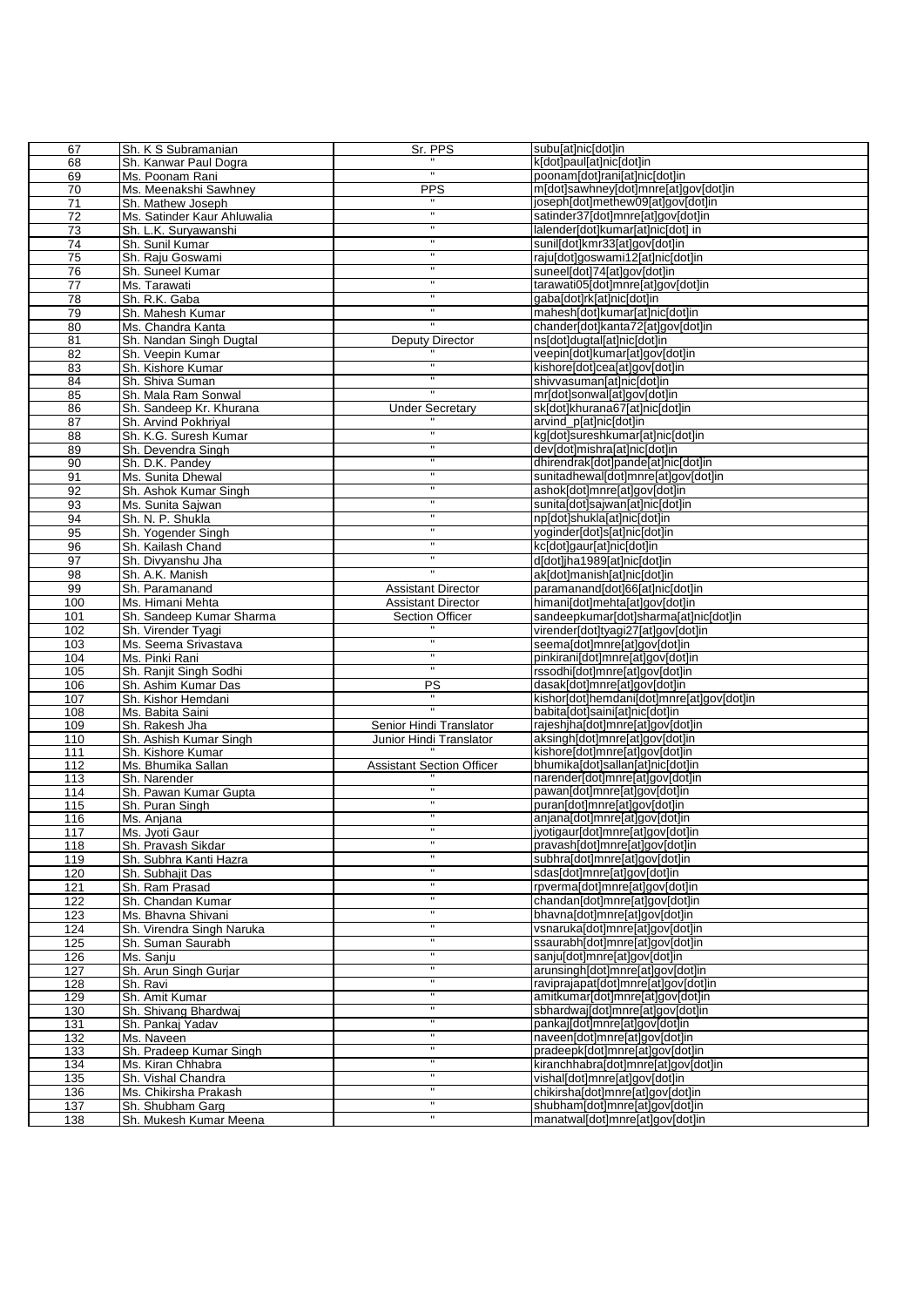| 139        | Sh. Binod Kumar Rai                |                          | bkraildot]mnre[at]qov[dot]in                                                  |
|------------|------------------------------------|--------------------------|-------------------------------------------------------------------------------|
| 140        | Sh. Shiv Dayal                     |                          | shiv[dot]dayal[at]nic[dot]in                                                  |
| 141        | Sh. Suresh Kumar                   |                          | rawatsuresh[dot]mnre[at]gov[dot]in                                            |
| 142        | Sh. Sankalp Tiwari                 | <b>Library Assistant</b> | sankalp[dot]mnre[at]qov[dot]in                                                |
| 143        | Sh. Mohan Prasad                   | Steno-D                  | mohanp23[dot]mnre[at]gov[dot]in                                               |
| 144        | Ms. Indu Pathak Tiwari             |                          | indutiwari[dot]mnre[at]gov[dot]in                                             |
| 145        | Ms. Kokila Garg                    | $\mathbf{H}$             | kokila[dot]garg[at]nic[dot]in                                                 |
| 146        | Ms. Jyoti                          |                          | jyoti[dot]sagar[at]nic[dot]in                                                 |
| 147        | Ms. Deepika Bansal                 | $\mathbf{H}$             | deepika[dot]mnre[at]gov[dot]in                                                |
| 148        | Ms. Meenakshi                      |                          | meenakshi[dot]mnre[at]gov[dot]in                                              |
| 149        | Ms. Hemlata Upadhyay               | $\mathbf{H}$             | hemlata[dot]mnre[at]gov[dot]in                                                |
| 150        | Ms. Aarzoo Sethi                   |                          | aarzoo[dot]mnre[at]gov[dot]in                                                 |
| 151        | Sh. Dinesh Kumar Patel             | $\mathbf{H}$             | dinesh[dot]mnre[at]gov[dot]in                                                 |
| 152        | Ms. Monica Bidla                   | $\mathbf{H}$             | monica[dot]mnre[at]gov[dot]in                                                 |
| 153        | Sh. Rohit Kumar                    |                          | kumar[dot]mnre[at]gov[dot]in                                                  |
| 154<br>155 | Ms. Monika Kalra                   | $\mathbf{H}$             | monika[dot]mnra[at]gov[dot]in<br>maria[dot]mnre[at]gov[dot]in                 |
| 156        | Ms. Goreti minj<br>Sh. Ankit Yadav |                          | ank[dot]yadav[at]gov[dot]in                                                   |
| 157        | Sh. Manoj Kumar                    | $\mathbf{H}$             | monoj[dot]373[at]gov[dot]in                                                   |
| 158        | Sh. Bhagchand Singh                | <b>SSA</b>               | bhagchand[dot]singh[at]nic[dot]in                                             |
| 159        | Sh. Ram Prakash                    |                          | rprakash[dot]mnre[at]gov[dot]in                                               |
| 160        | Sh. Mahavir Choudhary              |                          | mahavir[dot]mnre[at]gov[dot]in                                                |
| 161        | Sh. Ram Krishana Dev               |                          | ram[dot]mnre[at]gov[dot]in                                                    |
| 162        | Sh. Rambir Singh                   | LDC                      | rambirsingh[dot]mnre[at]gov[dot]in                                            |
| 163        | Sh. Hukam Chand                    | <b>MTS</b>               | hkschand[dot]mnre[at]gov[dot]in                                               |
| 164        | Sh. Chattarpal Singh               |                          | chattarpal[dot]mnre[at]gov[dot]in                                             |
| 165        | Sh. Pratap Singh                   | $\mathbf{H}$             | pratapsingh[dot]mnre[at]gov[dot]in                                            |
| 166        | Sh. Avdesh Kumar                   |                          | avdeshkumar[dot]mnre[at]gov[dot]in                                            |
| 167        | Ms. Gurjeet Kaur                   |                          | gurjeet[dot]mnre[at]gov[dot]in                                                |
| 168        | Sh. Brij Lal                       |                          | brijlal[dot]mnre[at]gov[dot]in                                                |
| 169        | Sh. Mahipal Rawat                  |                          | mahipalrawat[dot]mnre[at]gov[dot]in                                           |
| 170        | Sh. Davinder Kumar                 |                          | davinderk[dot]mnre[at]gov[dot]in                                              |
| 171        | Sh. Dilip Kumar                    | $\mathbf{H}$             | dilipkumar[dot]mnre[at]gov[dot]in                                             |
| 172        | Sh. Shri Niwas                     | н<br>$\mathbf{H}$        | shriniwas[dot]mnre[at]gov[dot]in                                              |
| 173        | Sh. Ram Niwas-II                   | Ħ                        | ramniwas2[dot]mnre[at]gov[dot]in                                              |
| 174        | Sh. Chander Mohan                  | π                        | chanderm[dot]mnre[at]gov[dot]in                                               |
| 175<br>176 | Sh. Rajan<br>Sh. Surender Kumar    | Ħ                        | rajan1307[dot]mnre[at]gov[dot]in<br>surender[dot]kumar[dot]mnre[at]gov[dot]in |
| 177        | Mrs. Nirmala Devi                  | π                        | nirmala[dot]mnre[at]gov[dot]in                                                |
| 178        | Sh. Omvir Singh                    | Ħ                        | omvir[dot]mnre[at]gov[dot]in                                                  |
| 179        | Sh. Bhagat Singh                   | π                        | bhagat[dot]mnre[at]gov[dot]in                                                 |
| 180        | Sh. Devender Singh                 | Ħ                        | devendersingh[dot]mnre[at]gov[dot]in                                          |
| 181        | Sh. Rajesh Kumar                   | π                        | rajeshk[dot]mnre[at]gov[dot]in                                                |
| 182        | Sh. Subhash Kumar                  | Ħ                        | subhash[dot]mnre[at]gov[dot]in                                                |
| 183        | Sh. Shankar Lal                    | Ħ                        | shankar[dot]mnre[at]qov[dot]in                                                |
| 184        | Sh. Veer Singh                     | Ħ                        | veer[dot]mnre[at]gov[dot]in                                                   |
| 185        | Sh. Ranjit Singh                   | π                        | ranjit[dot]mnre[at]gov[dot]in                                                 |
| 186        | Sh. Vipin Chand Joshi              | Ħ                        | vipin[dot]mnre[at]qov[dot]in                                                  |
| 187        | Sh. Deenbandhu Prasad              | $\blacksquare$           | deenbandhu[dot]mnre[at]gov[dot]in                                             |
| 188        | Sh. Ravinder Singh                 | $\mathbf{u}$             | ravindersingh[dot]mnre[at]gov[dot]in                                          |
| 189        | Sh. Chittaranja Rout               | $\mathbf{H}$             | chittaranjan[dot]mnre[at]gov[dot]in                                           |
| 190        | Sh. Mahender                       |                          | mahender[dot]mnre[at]gov[dot]in                                               |
| 191        | Ms. Mamta                          | $\mathbf{H}$             | mamta[dot]rathi[at]gov[dot]in                                                 |
| 192        | Ms. Bharti                         |                          | bharti[dot]dalal[at]gov[dot]in                                                |
| 193        | Shri Nagendra Prasad               | н<br>Ħ                   | nagendra[dot]mnre[at]gov[dot]in                                               |
| 194        | Shri Kishan Kumar                  |                          | kishan[dot]57[at]gov[dot].in                                                  |
| 195        | Shri Ravi Ranjan Singh             | $\blacksquare$           | raviranjan[dot]mnre[at]gov[dot]in                                             |
| 196        | Shri Ankit                         | $\mathbf{H}$             | ankitsangwan[dot]mnre[at]gov[dot]in                                           |
| 197        | Shri Monu Kumar Meena              | Ħ                        | monu[dot]meena[at]qov[dot]in                                                  |
| 198        | Sh. Satish Kumar                   |                          | satishkumar[dot]mnre[at]gov[dot]in                                            |
| 199        | Sh. Jagdish Chand                  | <b>Staff Car Driver</b>  | jagdishchand[dot]mnre[at]gov[dot]in                                           |
| 200        | Sh. Subhash Chand                  |                          | subhashchander05[dot]mnre[at]gov[dot]in                                       |
| 201        | Sh. Kamal                          |                          | kamal[dot]mnre[at]nic[dot]in                                                  |
| 202        | Sh. Rajesh Kumar                   | $\blacksquare$           | krajesh[dot]mnre[at]gov[dot]in                                                |
| 203        | Sh. M M Chauhan                    | $\mathbf{H}$             | mmchauhan[dot]mnre[at]gov[dot]in                                              |
| 204        | Sh. Lila Dhar Chakraborty          |                          | liladhar[dot]mnre[at]gov[dot]in                                               |